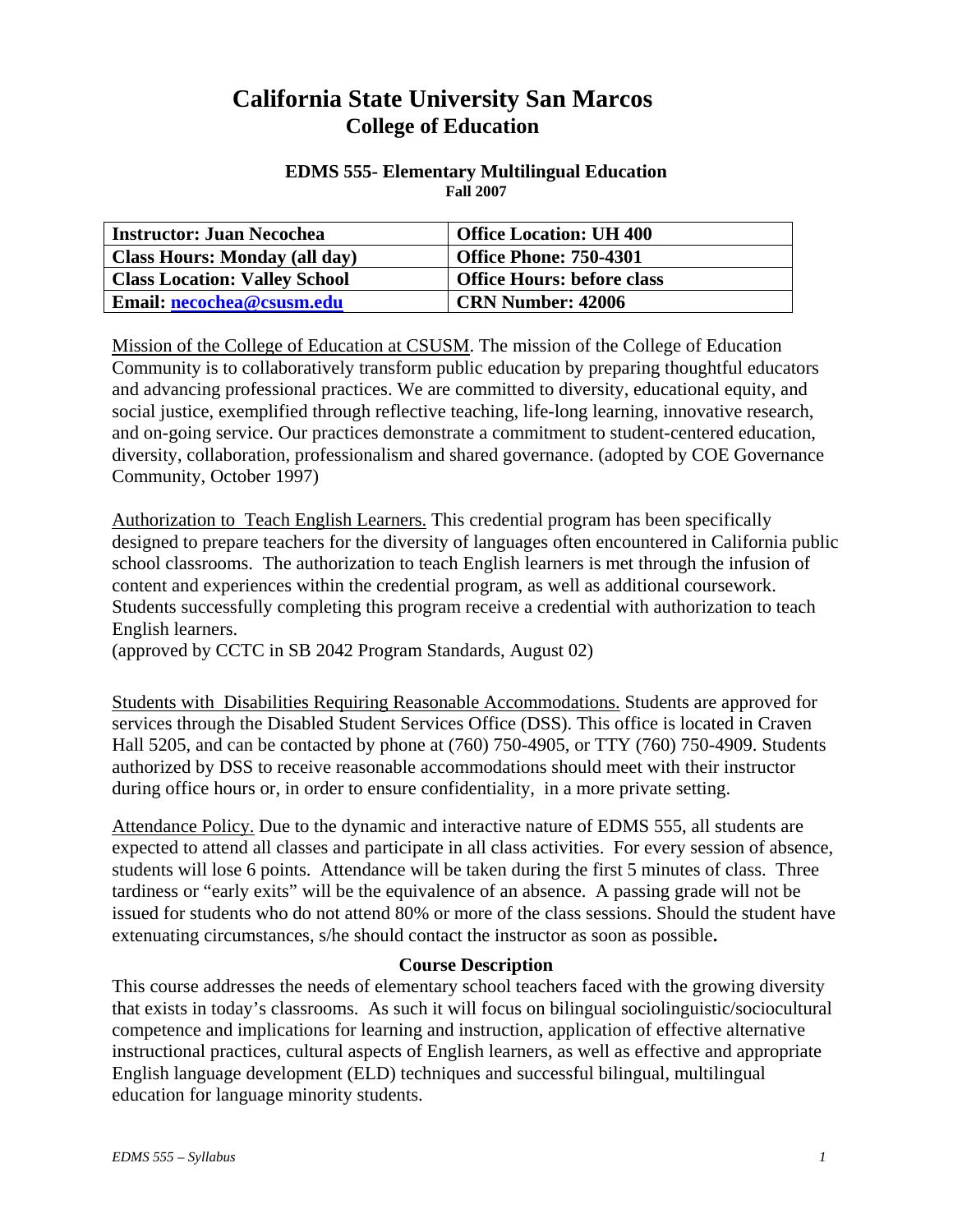Course Prerequisite Admission to the Multiple Subject/CLAD Teacher Credential Program

### **Standard Alignment**

The course objectives, assignments, and assessments have been aligned with the CTC standards for Multiple Subjects Credential. Please be sure to incorporate artifacts from this class into your final comprehensive portfolio. The following standards are addressed in this class:

**Standard 3: Relationship between Theory and Practice Standard 4: Pedagogical Thought and Reflective Practice Standard 5**: Equity, Diversity, and Access to the Core Curriculum **Standard 7.a.b:** Preparation to Teach Reading-Language Arts **Standard 8:** Pedagogical Preparation for Subject-Specific Content Instruction **Standard 11.c :** Preparation to use Educational Ideas and Research **Standard 13:** Preparation to Teach English Learners

### **ATTITUDES AND VALUES**

Teacher candidates will:

- develop an appreciation for the natural language abilities children possess for processing and producing print
- develop an appreciation for the need and value of integrating reading and writing into all areas of the curriculum
- affirm the importance of a rich environment for developing an effective language arts program.
- develop a sensitivity to and appreciation for culturally and linguistically diverse learners.
- develop a sensitivity to and appreciation for children with special learning needs
- develop an appreciation for the importance of reading and writing for their own personal and professional growth
- develop a respect for each student, his/her abilities and background and the student's right to instruction that meets his or her individual needs.

### **Required Texts**

- Gay, G. (2000). *Culturally Responsive Teaching: Theory, Research, and Practice.* New York: Teachers College Press.
- Peregoy, S. F. & Boyle, O. F. (2005). *Reading, Writing, and Learning in ESL: A Resource Book for k-12 teachers.* San Francisco, CA: Pearson (4<sup>th</sup> edition).
- Tse, L. (2001). "*Why Don't They Learn English?" Separating fact from Fallacy in the U.S. Language Debate.* New York: Teachers College Press.

Choate, J. (2000). Successful Inclusive Teaching. Allyn and Bacon ( $3<sup>rd</sup>$  edition)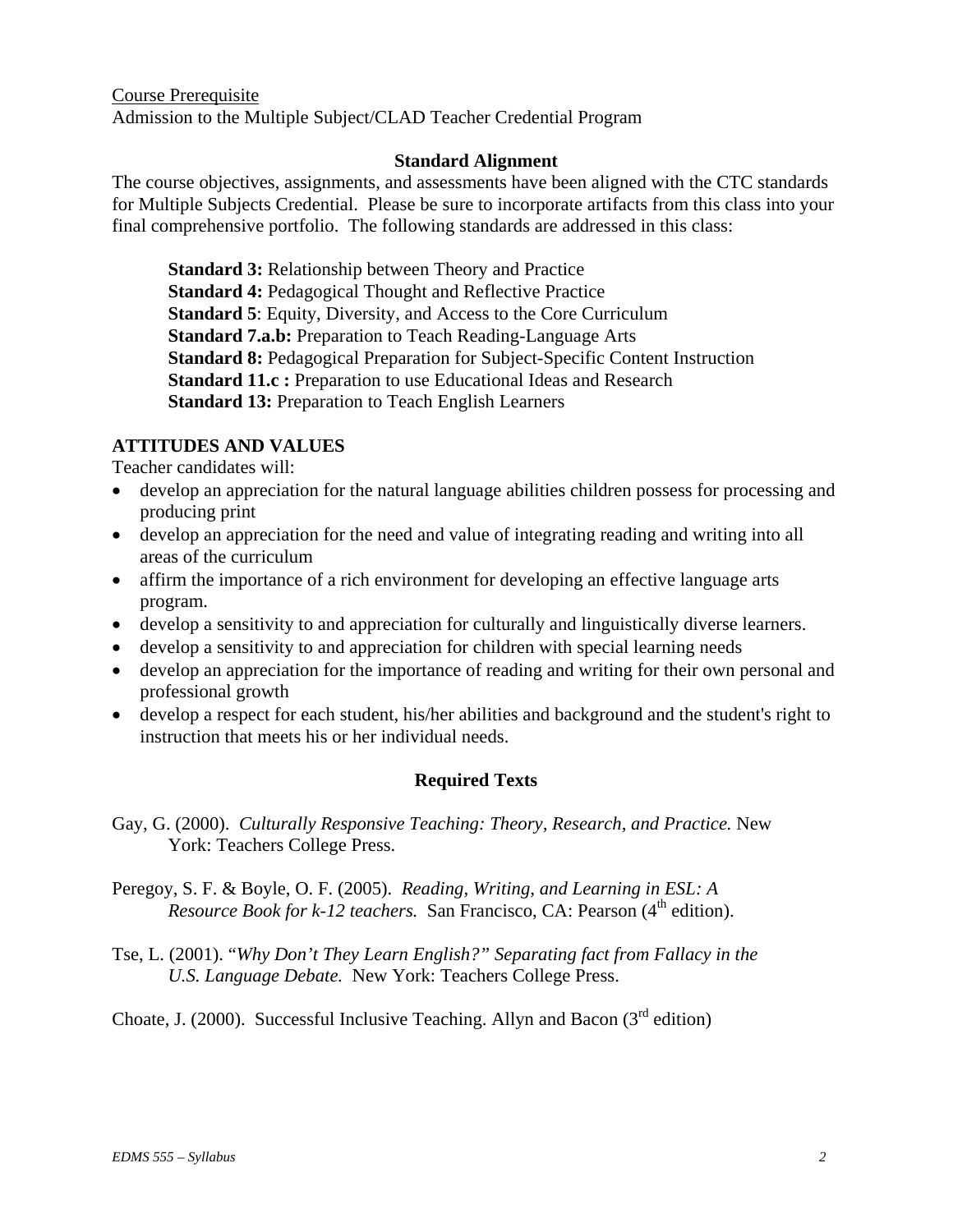### **Course Objectives**

- 1) Explain the basic terms, philosophies, problems, issues, history, and practices related to the education of language minority persons in California and the US.
- 2) Demonstrate understanding of the most important goals of bilingual/multicultural education.
- 3) Explain the theoretical framework upon which bilingual education is founded.
- 4) Demonstrate understanding of existing student identification, assessment, and language redesignation requirements for the state of California.
- 5) Explain the connections between bilingual education, English as a second language, and SDAIE methodologies.
- 6) Demonstrate understanding of the five models of multicultural education and their implications for curriculum, instruction, and educational policy.
- 7) Explain the meaning of culture, differentiated index, and the necessity for cultural convergence in schools.

#### **Course Requirements**

All students are expected to participate in class activities and demonstrate reflective learning. It is important that students are well prepared for course sessions by completing the readings and assignments scheduled before the class meeting. Unless otherwise negotiated with the instructor, all assignments are to be handed in on the due date. **Assignments not handed-in on due date will lose 10% of earned credit per day.** Assignments should be typed and double-spaced (yes, including the class journal).

| Attendance and participation              | 15 points  |
|-------------------------------------------|------------|
| Reflective Journal/ELD Standards (TPE 15) | 20 points  |
| ורדו יוירדי ידד ישר                       | __________ |

- Reflection: History of Bilingual Ed. **5 points**
- SDAIE Unit Plan (TPE 7) **60 points**
	- SDAIE Presentation (10 points)
	- Multicultural mini-book activity (15 points)
	- Lesson Observation (10 points)

#### **Grading**

| $96 - 100 = A$ ;  | $80 - 82 = B$   |
|-------------------|-----------------|
| $90 - 95 = A -$ ; | $77 - 79 = C +$ |
| $87 - 89 = B +$ ; | $73 - 76 = C$   |
| $83 - 86 = B$ ;   | $70-73 = C$     |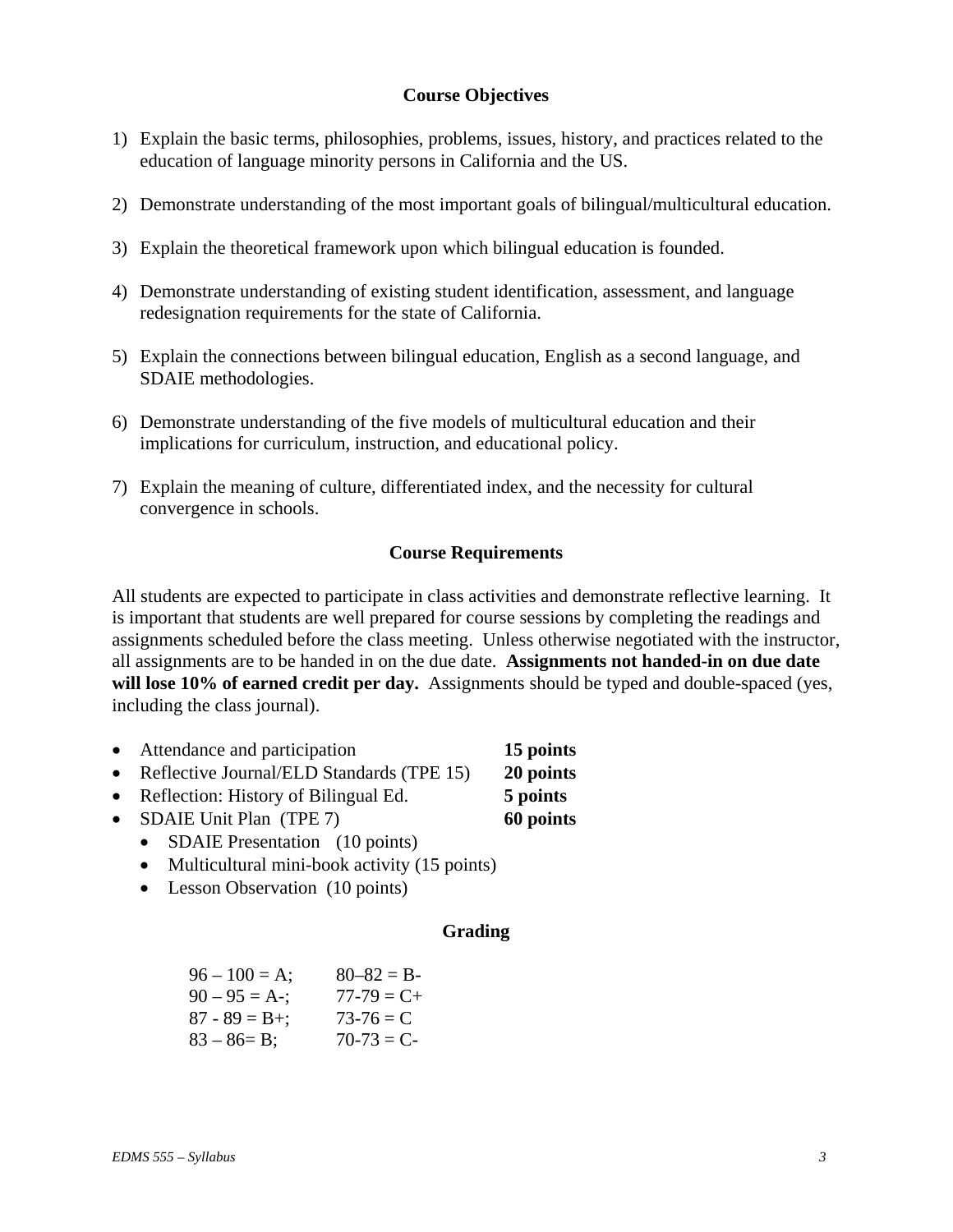### **All University Writing Requirement**

Writing requirements for this class will be met as described in the assignments above. Every course at the university, including this one, must have a writing requirement of at least 2500 words. TPA Assessment will count toward this requirement.

#### **CSUSM Academic Honesty Policy**

"Students will be expected to adhere to standards of academic honesty and integrity, as outlined in the Student Academic Honesty Policy. All written work and oral presentation assignments must be original work. All ideas/materials that are borrowed from other sources must have appropriate references to the original sources. Any quoted material should give credit to the source and be punctuated with quotation marks.

Students are responsible for honest completion of their work including examinations. There will be no tolerance for infractions. If you believe there has been an infraction by someone in the class, please bring it to the instructor's attention. The instructor reserves the right to discipline any student for academic dishonesty in accordance with the general rules and regulations of the university. Disciplinary action may include the lowering of grades and/or the assignment of a failing grade for an exam, assignment, or the class as a whole."

Incidents of Academic Dishonesty will be reported to the Dean of Students. Sanctions at the University level may include suspension or expulsion from the University.

#### **Plagiarism:**

As an educator, it is expected that each student will do his/her own work, and contribute equally to group projects and processes. Plagiarism or cheating is unacceptable under any circumstances. If you are in doubt about whether your work is paraphrased or plagiarized see the Plagiarism Prevention for Students website http://library.csusm.edu/plagiarism/index.html. If there are questions about academic honesty, please consult the University catalog.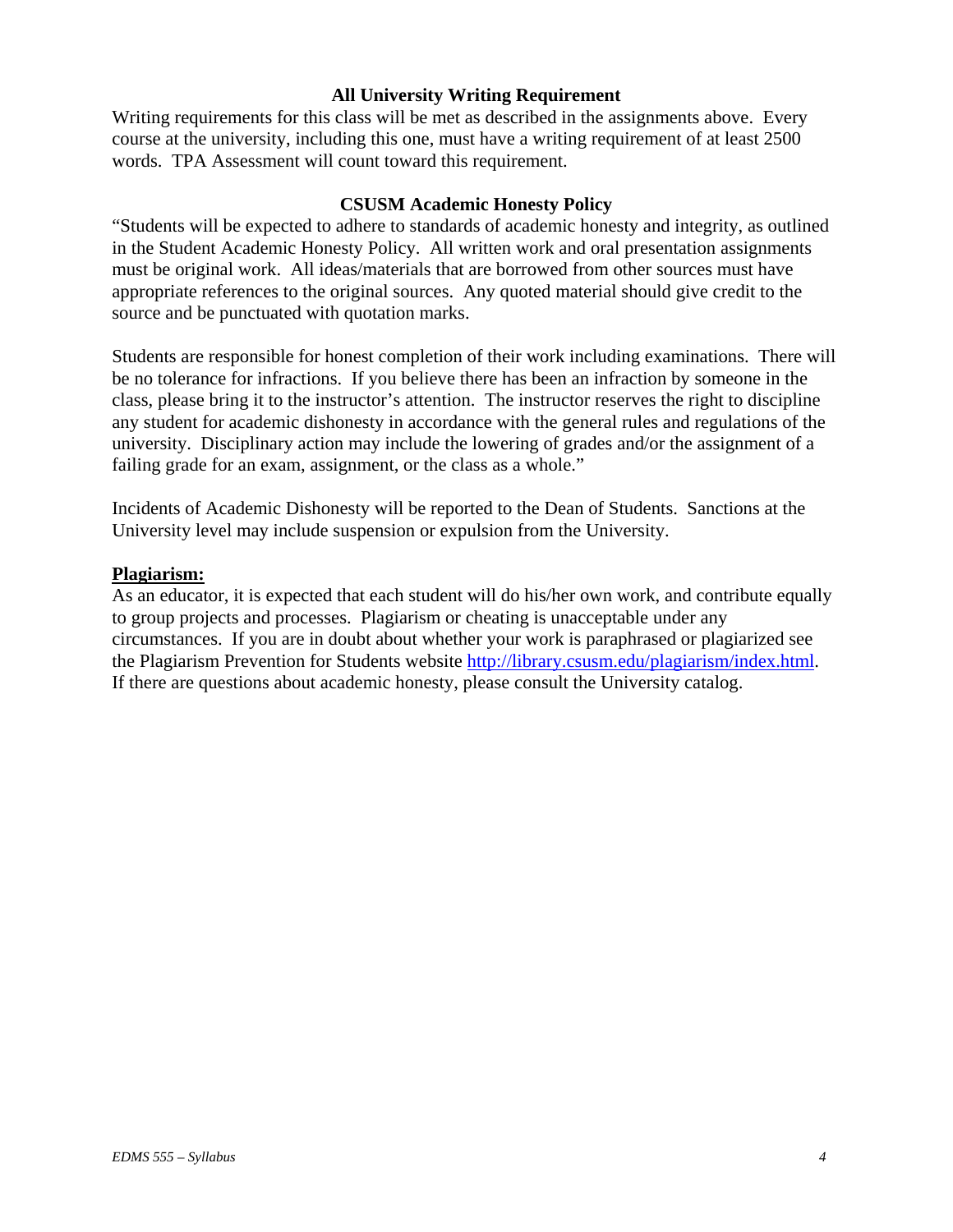### **TEACHER PERFORMANCE EXPECTATIONS (TPE) COMPETENCIES**

This course is designed to help teachers seeking the Multiple Subjects Credential to develop the skills, knowledge, and attitudes necessary to assist schools and district in implementing an effective program for all students. The successful candidate will be able to merge theory and practice in order to realize a comprehensive and extensive educational program for all students. The following TPE's are addressed in this course:

### **TPE 7**: Teaching English Language Learners **TPE 15:** Social Justice and Equity

### *TPE 7: Teaching English Learners*

Candidates for a Teaching Credential know and can apply pedagogical theories, principles, and instructional practices for comprehensive instruction of English learners. They know and can apply theories, principles, and instructional practices for English Language Development leading to comprehensive literacy in English. They are familiar with the philosophy, design, goals, and characteristics of programs for English language development, including structured English immersion. They implement an instructional program that facilitates English language development, including reading, writing, listening and speaking skills, that logically progresses to the grade level reading/language arts program for English speakers. They draw upon information about students' backgrounds and prior learning, including students' assessed levels of literacy in English and their first languages, as well as their proficiency in English, to provide instruction differentiated to students' language abilities. They understand how and when to collaborate with specialists and para-educators to support English language development. Based on appropriate assessment information, candidates select instructional materials and strategies, including activities in the area of visual and performing arts, to develop students' abilities to comprehend and produce English. They use English that extends students' current level of development yet is still comprehensible. They know how to analyze student errors in oral and written language in order to understand how to plan differentiated instruction. Candidates for a Teaching Credential know and apply pedagogical theories, principles and practices for the development of academic language, comprehension, and knowledge in the subjects of the core curriculum. They use systematic instructional strategies, including contextualizing key concepts, to make grade-appropriate or advanced curriculum content comprehensible to English learners. They allow students to express meaning in a variety of ways, including in their first language, and, if available, manage first language support such as para-educators, peers, and books. They use questioning strategies that model or represent familiar English grammatical constructions. They make learning strategies explicit. Candidates understand how cognitive, pedagogical, and individual factors affect students' language acquisition. They take these factors into account in planning lessons for English language development and for academic content.

### **TPE 15: Social Justice and Equity**

Teacher candidates will be able to identify issues of social justice and equity in the classroom and can apply appropriate instructional strategies to ensure equal outcomes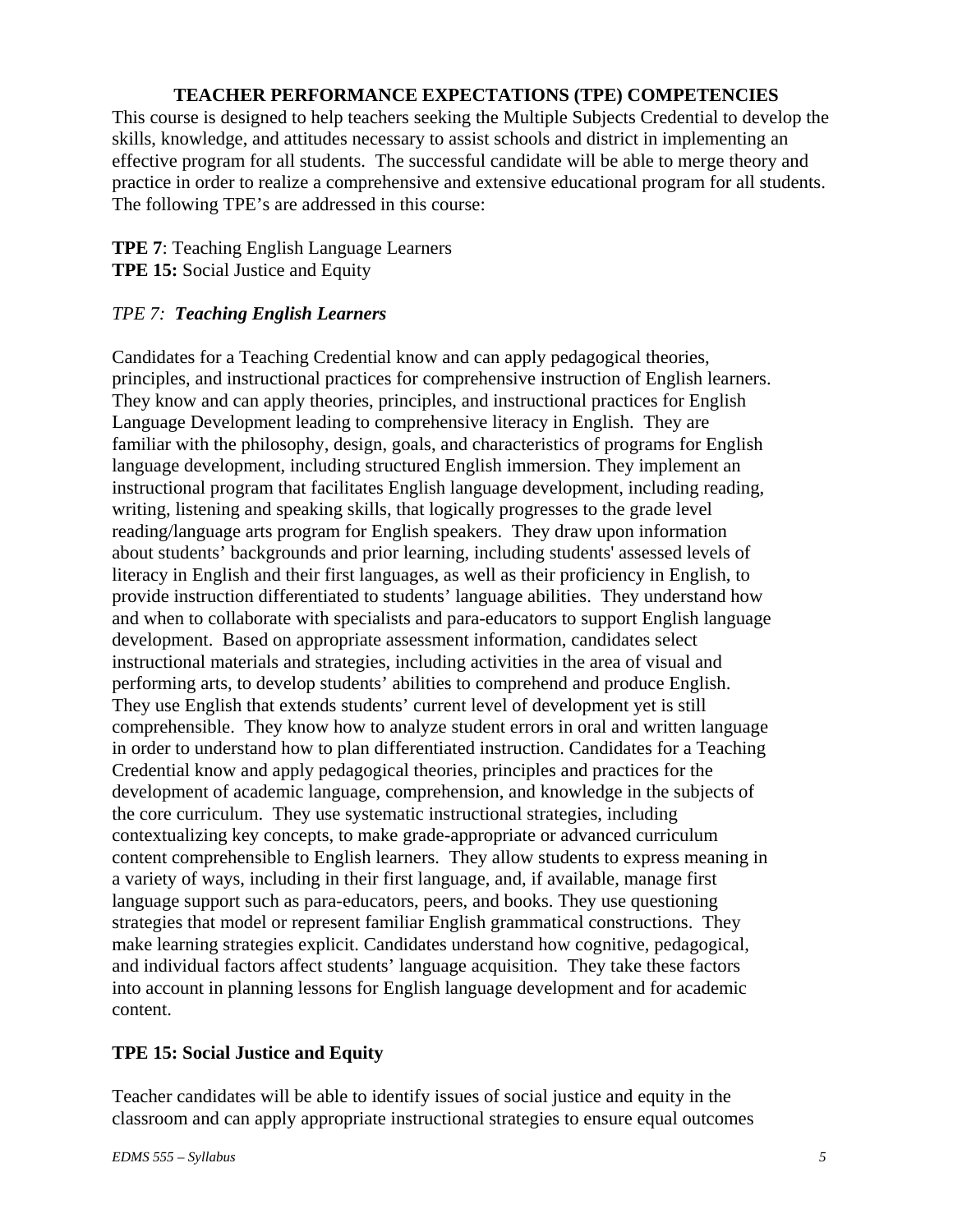for diverse students. They will be familiar with ideas, definitions, and major theorists in the fields of multicultural education, social reconstruction, and democratic education. Pluralism and divergent perspectives on educating students will be the foundation of designing effective lessons and instructional practices for diverse students. Candidates will understand when and how to collaborate with others, especially curriculum specialists, community leaders, and parents on preparing relevant and appropriate instructional activities, curricular units, and school structures that would provide equitable outcomes for students from different linguistic, cultural, and social economic backgrounds.

### **Task Stream, WEBct, TPE's, and Assignments**

TPE Reflective Writing for Task Stream:

This course requires that you address the TPE's listed above for your Task Stream Electronic Portfolio. You will address these TPE's by completing course assignments. Completion of the course assignments includes submitting them in the appropriate format to your electronic portfolio. Assessment of your TPE's is directly related to the assessment of your course assignments. You will write summary reflections to be submitted, responded to, and archived via Task Stream.

#### http://lynx.csusm.edu/coe/eportfolio/index.asp

This will take you to the CSUSM COE website where you can get help with how to create your electronic portfolio and information on the required elements.

#### http://www.taskstream.com

This is the TaskStream home page where you will register for Taskstream and return to when working on your electronic portfolio

Students are expected to post their interactive journal on WEBct after each class session. Approximately 30 minutes will be allocated during class time for this purpose. It is strongly encouraged that students bring a laptop computer to class and use its capabilities to their advantage.

### **ASSIGNMENT DESCRIPTIONS**

#### **1. Interactive Journal & ELD Standards (TPE 15: Social Justice and Equity)**

A class journal will be maintained for each class session that needs to include the following:

- A written summary and/or description of the topics discussed in class that reflects understanding of the key concepts. Both comments from professor and other students should be reflected in the journal.
- Meta-reflections and/or analysis of key concepts, particularly in terms of the connections that can be made between class discussions and teaching English language learners, with specific examples from student teaching experiences, school observations, or other personal experiences in diverse settings. It is critical that direct connections are made with teaching experiences in the form of anecdotes, case studies, or narratives.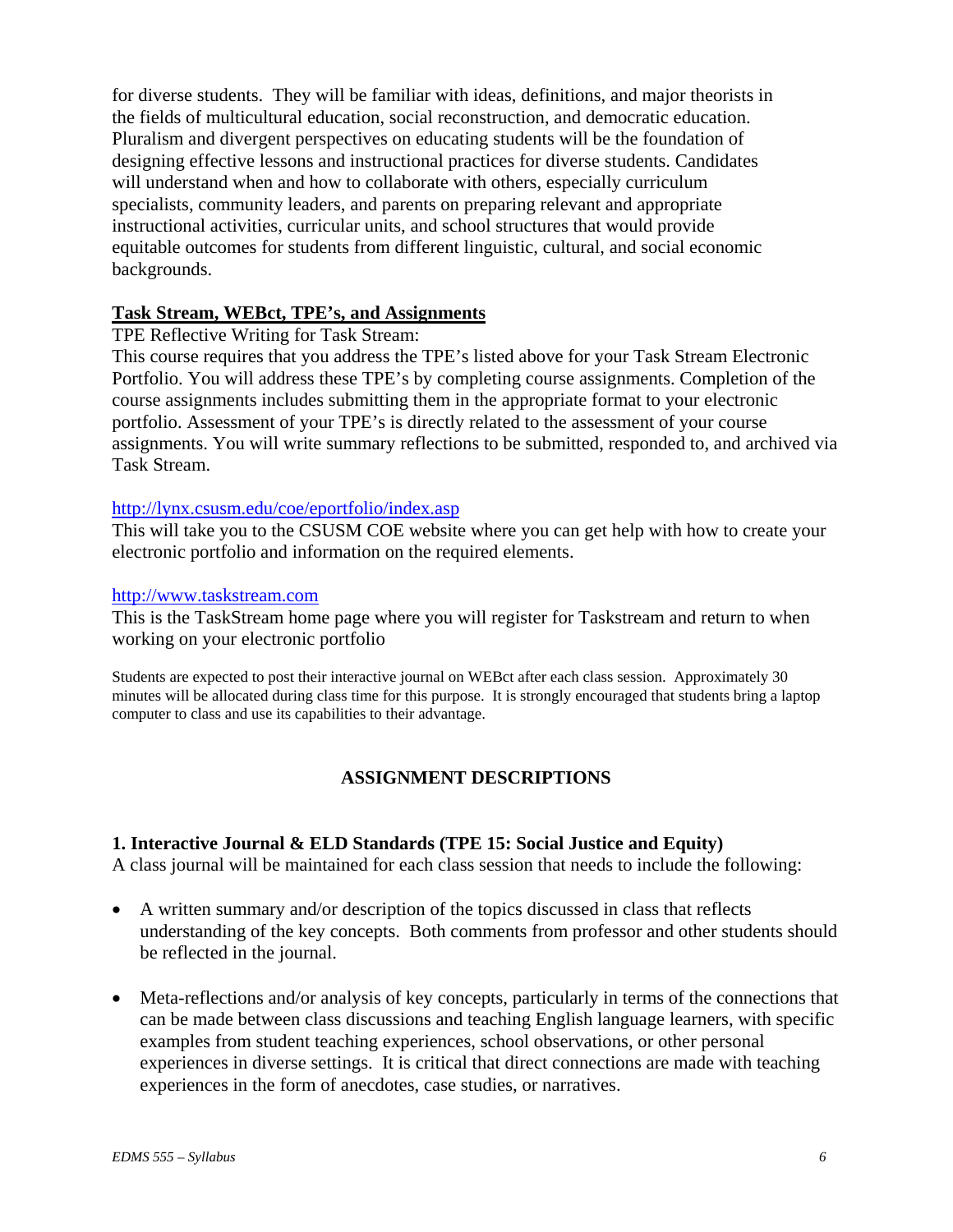It is expected that the interactive journal will be posted into WEBct after every class session so that everyone everyone in class will have access to the information. Please be aware that other assignments in class may be required to be posted in WEBct.

The class journal will be graded according to its comprehensiveness, insightful connections, and "deep understanding" of the issues. *The class journal should address instructional concerns, school structures, teaching strategies, and school environments related to social justice and equity in diverse settings.* 

| $m_{\rm G}$ active JOUING $-$ IFL Guide |                         |                         |                        |                         |
|-----------------------------------------|-------------------------|-------------------------|------------------------|-------------------------|
| <b>Criteria</b>                         | <b>Developing</b>       | <b>Nearly</b>           | <b>Meets</b>           | <b>Exceeds</b>          |
|                                         |                         | <b>Meets</b>            |                        |                         |
| TPE-7                                   | Candidates              | Candidates              | Candidates             | Candidates              |
| <b>Teaching</b>                         | demonstrate in their    | demonstrate in their    | demonstrate in their   | demonstrate in their    |
| <b>English</b>                          | interactive journals    | interactive journals    | interactive journals   | interactive journals    |
| <b>Learners</b>                         | that they know and      | that they know and      | that they know and     | that they know and      |
|                                         | can apply few           | can apply some          | can apply pedagogical  | can apply               |
|                                         | pedagogical theories,   | pedagogical theories,   | theories, principles,  | pedagogical theories    |
|                                         | principles, and         | principles, and         | and instructional      | principles, and         |
|                                         | instructional practices | instructional practices | practices for          | instructional practices |
|                                         | for comprehensive       | for comprehensive       | comprehensive          | for comprehensive       |
|                                         | instruction of English. | instruction of English  | instruction of English | instruction of ALL      |
|                                         |                         | learners.               | learners.              | English learners.       |

#### **Interactive Journal – TPE Guide**

### **Ready to Post into Taskstream**

Once you receive the comment on your assignment "**Ready to Post**" into Taskstream, you can place your interactive journal in your portfolio. As part of Taskstream, you must provide a brief reflection indicating how you have met the requirements for TPE 15 through and attaching the interactive journal as evidence.

*ELD Standards Requirement.* For the  $3<sup>rd</sup>$  session of class ( $6<sup>th</sup>$  class session) you will need to search the California Department of Education (CDE) website and download the ELD standards and print a copy for yourself. Please bring the standards to class. You will need to become familiarized with the ELD standards throughout the semester.

### **2. Reflection on History of Bilingual Education**

Read chapters for sessions  $3 \& 4$  (during labor weekend). After reading the assignments, write a 3-4 page reflection on the readings focusing on the following questions: What did I learn from the readings? What difference does it make to me as an educator in California schools.

### **3. SDAIE Unit Adaptation – TPE 7: Teaching English Learners**

Applying the SDAIE criteria discussed in class, include SDAIE activities into an integrated comprehensive unit of study. The SDAIE unit must include at least three content areas, one of which needs to be literacy. (Further instructions will be given in class)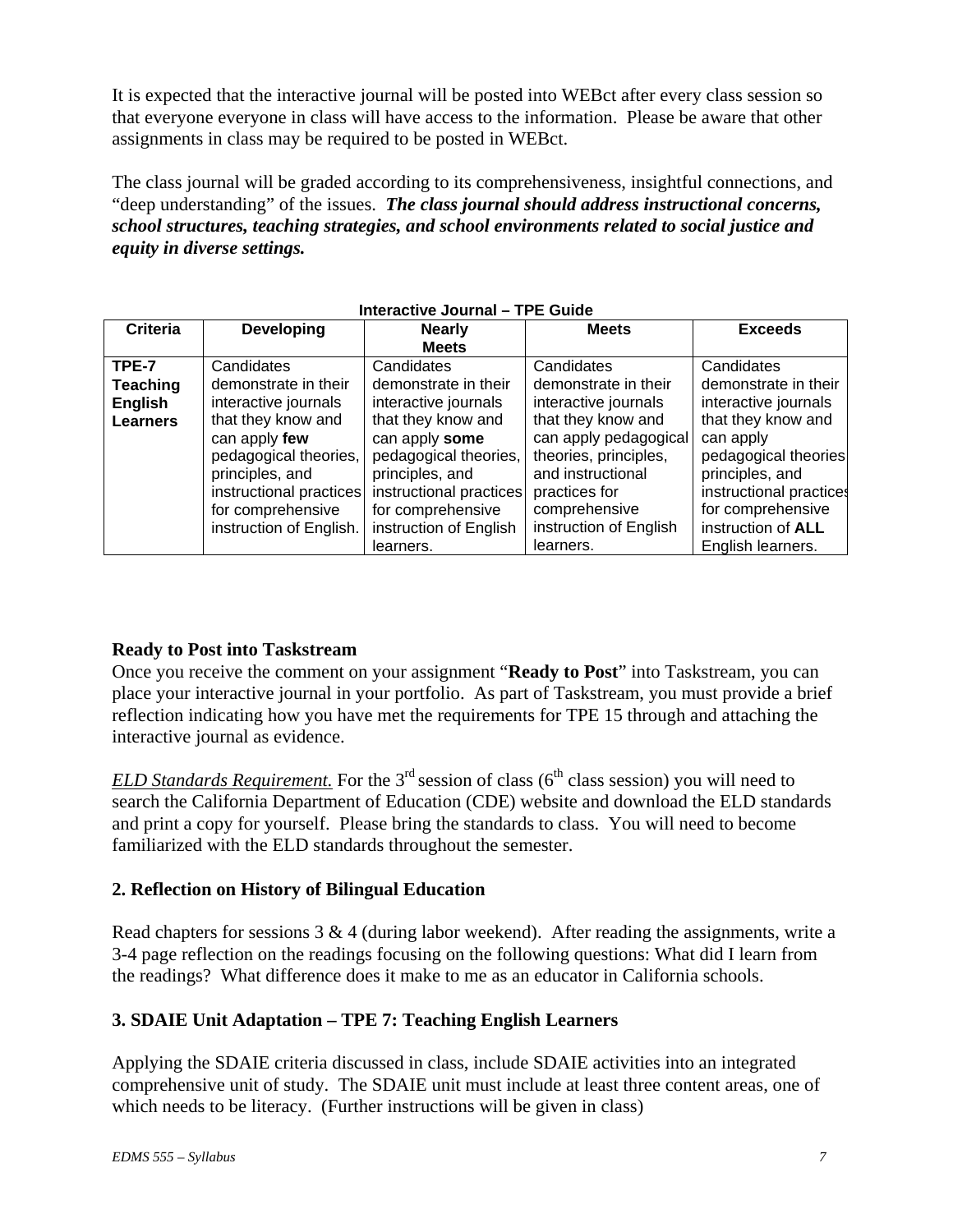- Do the lessons use visuals, manipulatives, realia, drama, or other techniques that would facilitate understanding?
- Do the instructional strategies take into consideration the varying English proficiencies of language minority students?
- Do the lesson strategies incorporate group collaboration, cooperative learning activities, peer assistance, or other work-group techniques?
- Does the SDAIE Unit Plan incorporate the language and culture of language minority students?
- Does the unit reflect lessons that are challenging and appropriate?
- Does the unit plan include a culminating event?
- Are the community/parents of English learners included in the unit of study?
- Does the unit plan include an assessment component?
- Does the unit plan include a self-reflection component?

You may work in a group of 2-4 students. If you have any questions, please attend office hours or schedule a meeting.

**SDAIE Presentation** - Present a SDAIE component of your Unit Plan to the class. Each group will have up to 15 minutes to present a SDAIE portion of their Unit Plan*.*

Reflection - Please provide a 1-3 page reflection on what you learned from this assignment.

| <b>Criteria</b>    | <b>Developing</b>       | <b>Nearly</b>         | <b>Meets</b>          | <b>Exceeds</b>         |
|--------------------|-------------------------|-----------------------|-----------------------|------------------------|
|                    |                         | <b>Meets</b>          |                       |                        |
| TPE-7              | Candidates know and     | Candidates know       | Candidates know       | Candidates know and    |
| <b>Teaching</b>    | can apply few of the    | many pedagogical      | and can apply         | can apply pedagogical  |
| <b>English</b>     | pedagogical theories,   | theories, principles, | pedagogical           | theories, principles,  |
| learners           | principles, and         | and instructional     | theories,             | and instructional      |
|                    | instructional practices | practices for English | principles, and       | practices for          |
|                    | for English learners.   | learners, but cannot  | instructional         | comprehensive          |
|                    | English learners do     | apply them in a       | practices for         | instruction of ALL     |
|                    | not comprehend key      | comprehensive         | comprehensive         | English learners.      |
|                    | academic concepts       | manner.               | instruction of        |                        |
|                    | and ideas.              |                       | English learners.     |                        |
| <b>TPE 15</b>      | Candidates do not       | Candidates know       | Candidates know       | Candidates know and    |
| <b>Social</b>      | address issues of       | many issues of        | and can apply         | apply issues of social |
| <b>Justice and</b> | social justice and      | social justice and    | issues of social      | justice and equity in  |
| <b>Equity</b>      | equity in the           | equity, but lessons   | justice and equity    | their lessons. Lessons |
|                    | classroom, and          | do not include        | in the classroom.     | apply instructional    |
|                    | lessons are not         | instructional         | Lessons include       | strategies grounded in |
|                    | designed for students   | practices for diverse | instructional         | theories, principles & |
|                    | from diverse            | students and are not  | practices that are    | ideas of multicultural |
|                    | backgrounds.            | grounded in theories  | grounded in           | education, ensure      |
|                    |                         | of multicultural      | multicultural         | equitable outcomes for |
|                    |                         | education.            | education, and        | all students from      |
|                    |                         |                       | provide equitable     | different backgrounds, |
|                    |                         |                       | outcomes for          | and are designed       |
|                    |                         |                       | students from         | collaboratively with   |
|                    |                         |                       | different linguistic, | stakeholders           |
|                    |                         |                       | cultural, social and  | representing all       |
|                    |                         |                       | economic              | students in the        |
|                    |                         |                       | backgrounds.          | classroom.             |

**SDAIE Unit Plan/Presentation – Scoring Rubric**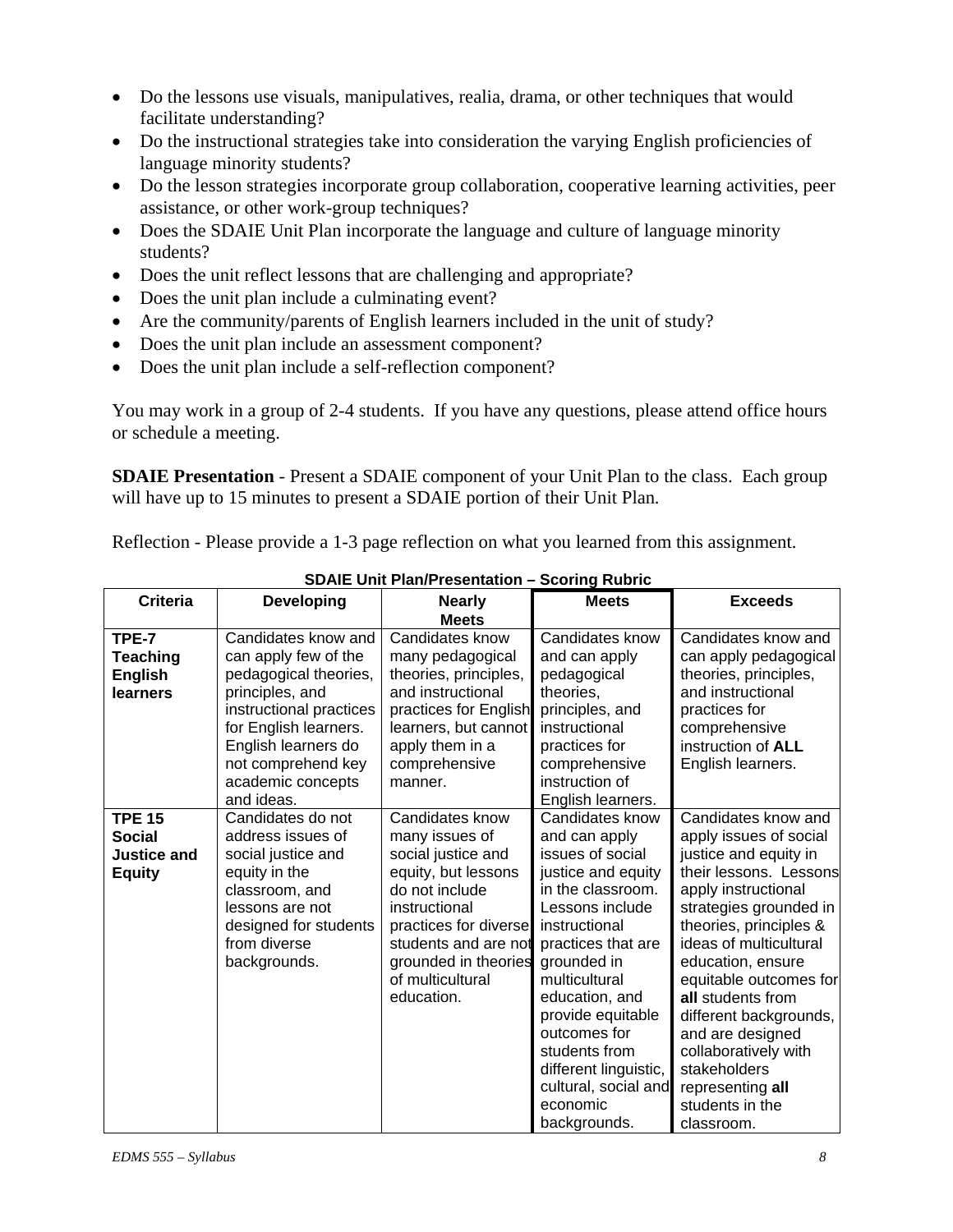**Multicultural Literature Mini-Book Activity** - With up to 3 other team members, you will have the opportunity to develop a multicultural literature mini-book activity that will address appropriate selections reflecting multicultural perspectives for students in grades K-2 or 3-6. Your multicultural mini-book activity should have the following components. (1) Choose six powerful children's multicultural selections that should be the center of the curriculum for different times throughout the year. (2) This plan should include **a brief outline of how the multicultural books will be used throughout the year** and a justification (explanation) of the selections made. (3) At least three of the books must be bilingual (English and another language) with a brief discussion of how "primary language support" will be incorporated into the literacy unit. (4) Write **one detailed** literacy lesson plan that will clearly delineate how every child will be successful by providing universal access to every student (e.g., gifted, English learners, special needs, non-readers, poor).

Further consideration in the formatting of the multicultural literature mini-book activity:

- 1. Focus of the activity and brief summary of each book.
- 2. Grade level appropriateness of the activity.
- 3. Outline/plan of how the books will be used throughout the year.
- 4. Reading and writing lessons that will identify standards being covered.
- 5. Identify Assessment strategies: how you will determine they learned what you intended (how you will assess them).
- 6. Primary language support component of the activity.

**Poster Sessions -** Tables will be set up to provide space for half the groups to present/display their Multicultural Literature Selection. Other class members will walk around and listen to the discussions on the different books selected.

Note: Dr. Alice Quiocho has developed an excellent website with a bibliography of children's literature and multicultural books that could be a great resource for you (http://www.csusm.edu/Quiocho).

Reflection: Please provide 1-3 page reflection on what you learned from this assignment?

|                 | Mannculturul Enterature Milli Door - Ooonna Rubno |                          |                          |                           |
|-----------------|---------------------------------------------------|--------------------------|--------------------------|---------------------------|
| <b>Criteria</b> | <b>Developing</b>                                 | <b>Nearly</b>            | <b>Meets</b>             | <b>Exceeds</b>            |
|                 |                                                   | <b>Meets</b>             |                          |                           |
| TPE-7           | Multicultural                                     | Candidates select        | Candidates select        | Teaching candidates       |
| <b>Teaching</b> | resources are                                     | some authentic           | authentic multicultural  | include justification for |
| <b>English</b>  | not authentic, do                                 | multicultural            | resources that reflect   | the selection and         |
| <b>Learners</b> | not reflect the                                   | resources, primary       | diversity of the         | purpose of each           |
|                 | diversity in                                      | language is not          | classroom, to include    | resource, taking into     |
|                 | schools, and the                                  | included or not well     | the primary language     | account the varying       |
|                 | primary                                           | translated. Lesson       | of English learners.     | learning and social       |
|                 | language of                                       | reading and writing      | Lesson plans include     | needs of individual       |
|                 | students is not                                   | activities are           | instructional activities | students or groups in     |
|                 | considered.                                       | inappropriate for levels | appropriate for levels   | their own classroom.      |
|                 | Lessons do not                                    | of proficiency in        | of proficiency in        | Lessons include           |
|                 | support English                                   | English and primary      | English and primary      | language activities meet  |
|                 | learners.                                         | language, and            | language, and have       | the academic and social   |

### **Multicultural Literature Mini-Book – Scoring Rubric**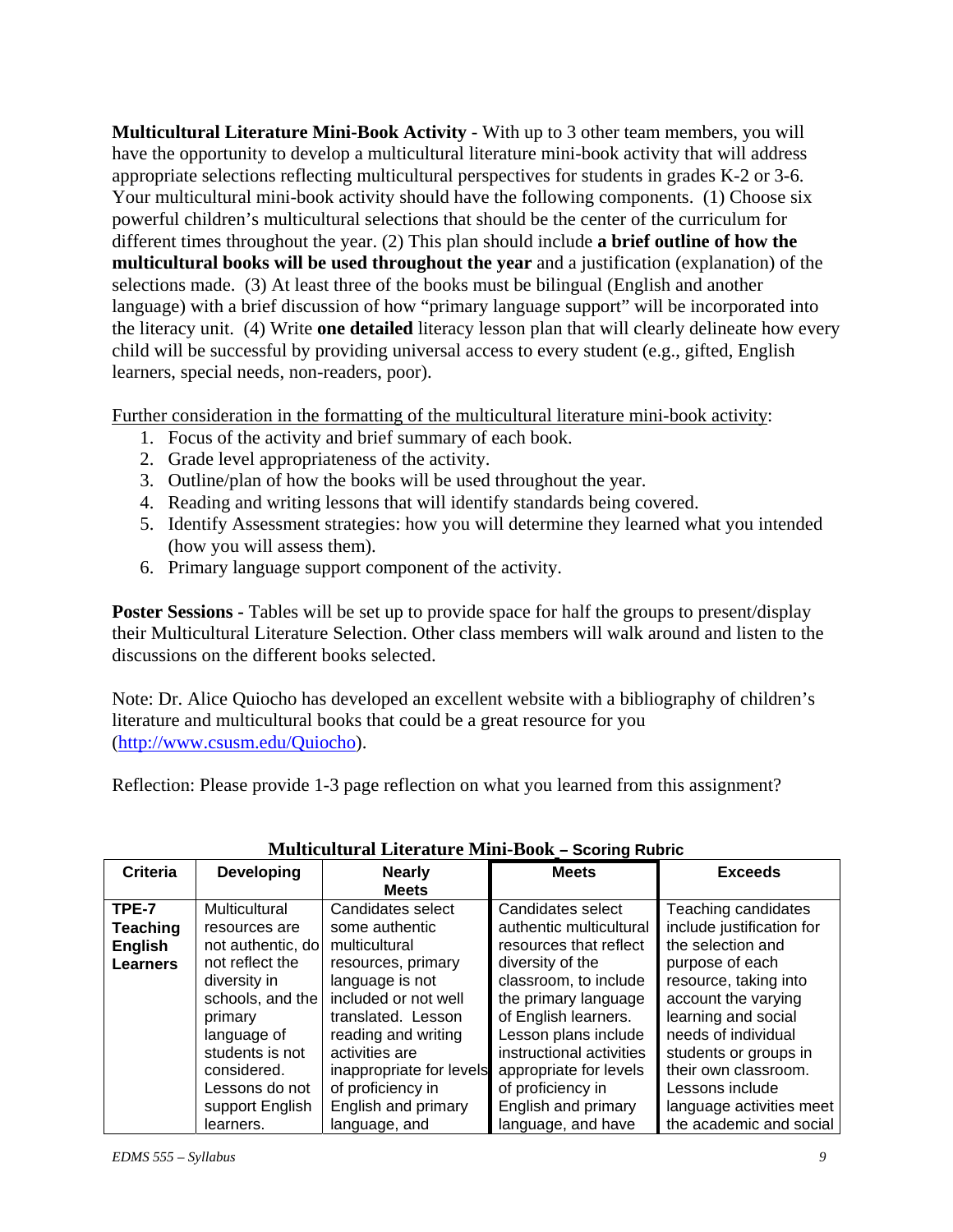|                                                                          |                                                                                                                                                                                                       | assessments are non-<br>existent or<br>inappropriate.                                                                                                                                                                                                                | relevant assessments.                                                                                                                                                                                                                                                                                                                                                                       | needs of all students.                                                                                                                                                                                                                                                                                                                                                                                                                                               |
|--------------------------------------------------------------------------|-------------------------------------------------------------------------------------------------------------------------------------------------------------------------------------------------------|----------------------------------------------------------------------------------------------------------------------------------------------------------------------------------------------------------------------------------------------------------------------|---------------------------------------------------------------------------------------------------------------------------------------------------------------------------------------------------------------------------------------------------------------------------------------------------------------------------------------------------------------------------------------------|----------------------------------------------------------------------------------------------------------------------------------------------------------------------------------------------------------------------------------------------------------------------------------------------------------------------------------------------------------------------------------------------------------------------------------------------------------------------|
| <b>TPE-15</b><br><b>Social</b><br><b>Justice</b><br>and<br><b>Equity</b> | Multicultural<br>assignment<br>does not<br>address issues<br>of social justice<br>and equity in the<br>classroom.<br>Lesson plans<br>are not designed<br>for students from<br>diverse<br>backgrounds. | Candidates select<br>some multicultural<br>resources that address<br>issues of social justice<br>and equity. Lesson<br>plans do not include<br>instructional practices<br>for diverse students<br>and are not grounded<br>in theories of<br>multicultural education. | Candidates select<br>authentic multicultural<br>resources that address<br>issues of social justice<br>and equity. Lesson<br>plans are designed to<br>include instructional<br>practices that are<br>grounded in theories of<br>multicultural education.<br>and provide equitable<br>outcomes for students<br>from different<br>linguistic, cultural,<br>social and economic<br>backgrounds. | Candidates include<br>justification for each<br>multicultural selection<br>that show how issues of<br>social justice and equity<br>are addressed for all<br>students. Lesson plans<br>apply instructional<br>strategies grounded in<br>theories and principles of<br>multicultural education,<br>ensure equal outcomes<br>for all students from<br>different backgrounds,<br>and are designed with<br>stakeholders<br>representing all students<br>in the classroom. |

**Lesson Observation** *-* For this assignment you will observe a lesson for English learners during your observation day. You will collect and document evidence of any instructional modifications made to provide comprehensible academic input for the student(s). As part of your write-up, you are to discuss how you would change the lesson/activity in light of the information and knowledge gained in class discussions and readings.

Reflection: Please provide 1-3 page reflection on what you learned from this assignment?

| <b>Criteria</b>   |                    |                         | <b>Meets</b>                 | <b>Exceeds</b>          |
|-------------------|--------------------|-------------------------|------------------------------|-------------------------|
|                   | <b>Developing</b>  | <b>Nearly</b>           |                              |                         |
|                   |                    | <b>Meets</b>            |                              |                         |
| <b>TPE-4</b>      | Teacher            | Candidates can          | Candidates are able to       | Candidates can apply    |
| <b>Making</b>     | candidate is       | partially determine if  | determine if lesson          | pedagogical theories,   |
| Content           | unable to          | lesson observed is      | observed makes               | principles, and         |
| <b>Accessible</b> | determine if       | consistent with         | content accessible to        | instructional practices |
|                   | lesson observed    | pedagogical theories,   | students with different      | for making content      |
|                   | is consistent with | principles, and         | levels of proficiency in     | accessible to all       |
|                   | pedagogical        | instructional practices | English and primary          | English learners by     |
|                   | theories,          | for making content      |                              |                         |
|                   |                    |                         | language.                    | offering appropriate    |
|                   | principles, and    | accessible to English   |                              | suggestions.            |
|                   | instructional      | learners.               |                              |                         |
|                   | practices for      |                         |                              |                         |
|                   | making content     |                         |                              |                         |
|                   | accessible to      |                         |                              |                         |
|                   | English learners.  |                         |                              |                         |
| TPE-5             | Candidates of      | Candidates of English   | <b>Candidates of English</b> | Teachers candidates     |
| <b>Student</b>    | English learners   | learners are not        | learners are able to         | can confirm that the    |
| <b>Engagement</b> | are unaware if     | always certain if       | determine if lesson          | lesson observed         |
|                   | lesson observed    | lesson observed         | observed clearly             | engages ALL English     |
|                   | engages students   | clearly communicates    | communicates                 | learners in the         |
|                   | or is appropriate  | objectives, ensures     | objectives, ensures          | academic program;       |
|                   | for the levels of  | understanding,          | understanding,               | and students know       |
|                   | English            | monitors progress,      | monitors progress,           | objectives, understand  |
|                   | proficiency and    | adjusts instruction     | adjusts instruction          | key concepts, are       |
|                   | primary language.  | according to levels of  | according to levels of       | aware of their          |
|                   |                    | English proficiency     | English proficiency          | progress, and their     |

#### **Observation – Scoring Rubric**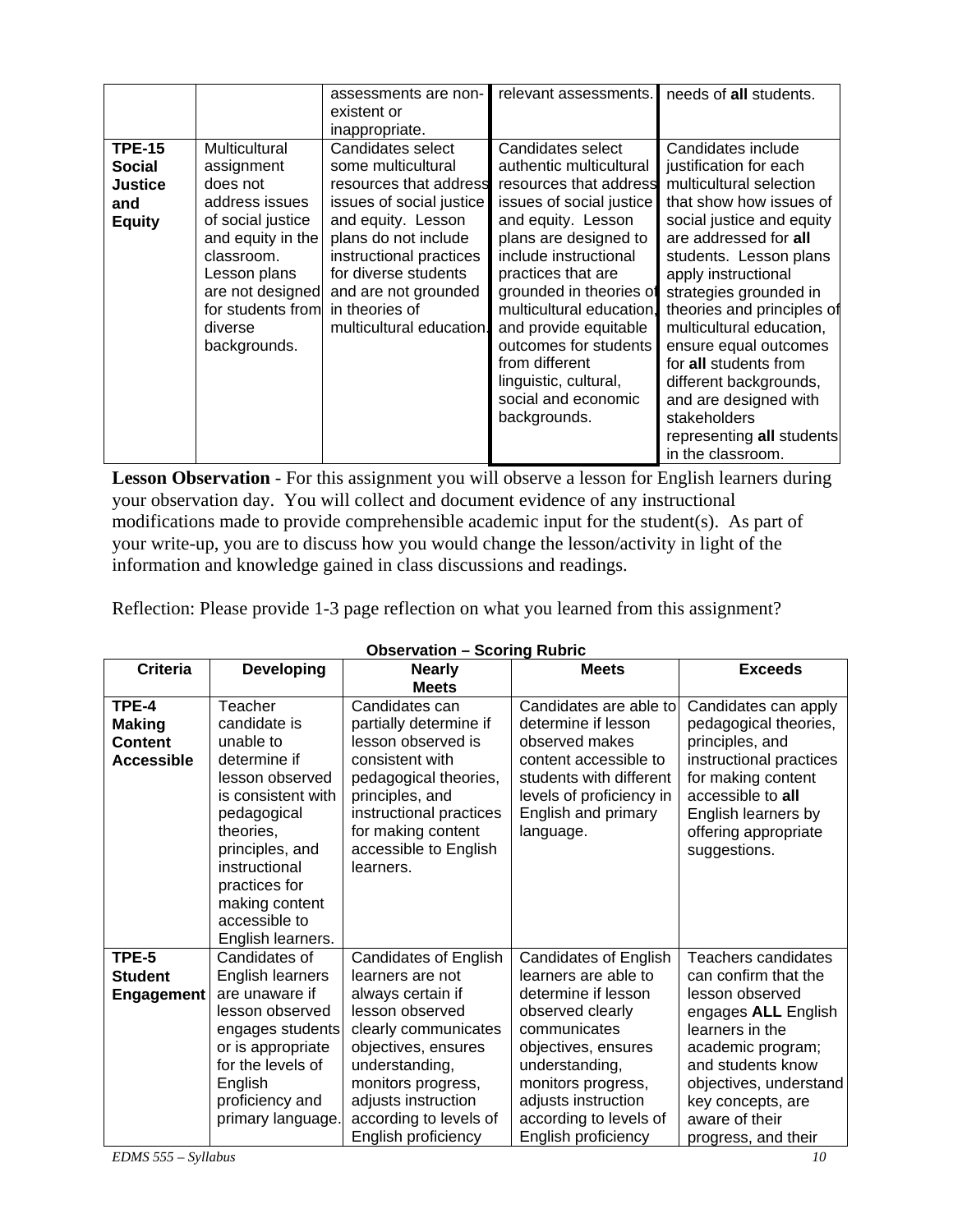|  | and primary language,<br>and incorporates<br>community resources<br>appropriately. | and primary language,<br>and incorporates<br>community resources<br>appropriately. | home language and<br>culture are part of the<br>classroom<br>environment. |
|--|------------------------------------------------------------------------------------|------------------------------------------------------------------------------------|---------------------------------------------------------------------------|
|  |                                                                                    |                                                                                    |                                                                           |

### **"Ready to Post" SDAIE unit plan for TPE 7**

The SDAIE unit plan is to be put into Taskstream when the comment **"Ready to Post"** is indicated. Additionally, the student must write a brief reflection responding to the prompt on TPE 7.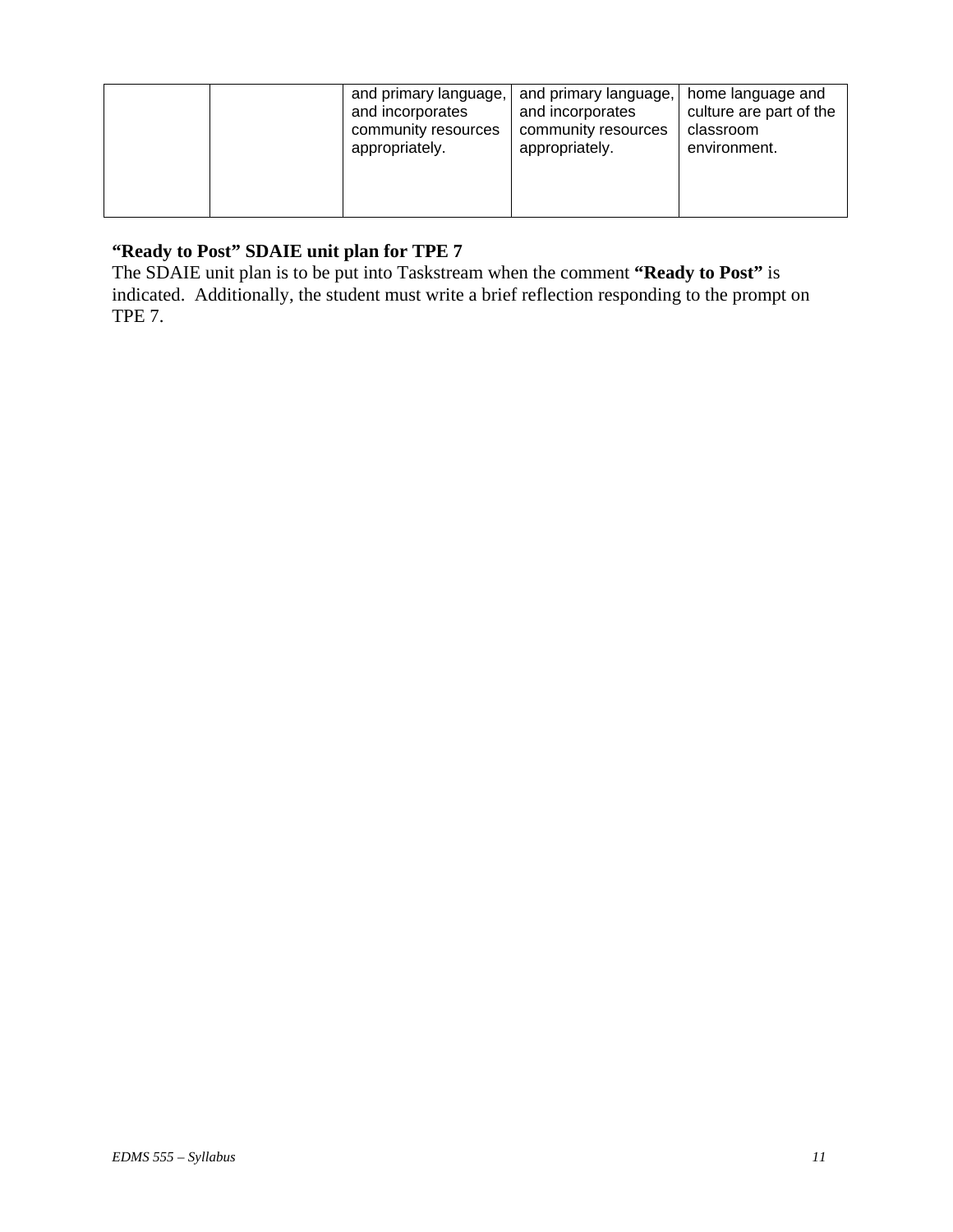## **Lesson Course Outline (Timeline Subject to Change pending "Teachable" Moments)**

| <b>Date</b>                       | <b>Topic</b>                                                                                                   | <b>Activities/Assignment</b>                                                                                            |
|-----------------------------------|----------------------------------------------------------------------------------------------------------------|-------------------------------------------------------------------------------------------------------------------------|
| Session 1<br>$8 - 27$             | Reintroducing Diversity-Bilingual<br>Theories/Two-way Immersion                                                | Introduction to the course<br>Why are you here?<br>Voices of Students                                                   |
| Session 2<br>$8 - 27$             | Who are English Language Learners?<br>$1st$ and $2nd$ Language Acquisition-Theory<br>of Bilingual Education    | Peregoy & Boyle—Ch 1-2.<br>$Tse—Ch. 1-2$<br><b>Begin Interactive Journal</b>                                            |
| Session 3<br>Labor Day<br>$9 - 3$ | <b>History and Politics of Bilingual</b><br>Education/Legal Mandates/Prop 227                                  | Gay-Jigsaw ch. 1,2,3,4<br><b>Social Justice Timeline</b>                                                                |
| Session 4<br>Labor Day<br>$9 - 3$ | Theory and Practice of Bilingual<br>education. What can the classroom<br>teacher do? Special Education and Bil | $Tse$ -Ch. 3<br><b>Read Assigned Reading: post Ref</b>                                                                  |
| Session 5<br>$9-10$               | Oral Language Development-The<br>Foundation of the Oral Tradition-A<br><b>Bilingual Theoretical Model-ELD</b>  | Peregoy & Boyle-Ch. 3-4<br>Gay-Jigsaw ch. 5, 6, 7, 8<br><b>DUE: Lesson Observation</b>                                  |
| Session 6<br>$9-10$               | <b>Emergent Literacy-My Mother Never</b><br>Read to Me-ELD Standards/Bring<br>Standards to class               | Peregoy & Boyle-ch. 5<br><b>Review ELD Standards</b><br><b>Interactive Journal</b>                                      |
| Session 7<br>$9 - 17$             | Writing-Research on Second Language<br>Writing-SDAIE                                                           | Peregoy & Boyle-ch. 3, 6<br>Cline & Necochea Article: SDAIE                                                             |
| Session 8<br>$9 - 17$             | Models of Language Development-<br>Reading and Literature-SDAIE                                                | <b>Interactive Journal</b>                                                                                              |
| Session 9<br>$9 - 24$             | Education-The Great Equalizer!!!-<br>SDAIE-Models of Bilingual Education                                       | Peregoy & Boyle-ch. 7                                                                                                   |
| Session 10<br>$9 - 24$            | Identification/Placement/Assessment of<br><b>EL/CELDT</b>                                                      | Peregoy & Boyle-ch. 10<br><b>DUE: Literature Mini-book</b><br><b>Unit/poster sessions</b><br><b>Interactive Journal</b> |
| Session 11<br>$10-1$              | Biliteracy Education: The Good, The Bad<br>and The Ugly                                                        | Tse-Ch. 4, 5                                                                                                            |
| Session 12<br>$10-1$              | Two-Way Immersion Programs-Parental<br>Involvement                                                             | <b>Interactive Journal</b>                                                                                              |
| Session 13<br>$10-8$              | Myths of ELLs. Bilingual education, and<br>the socio-political context                                         | Peregoy & Boyle-Ch. 8, 9<br><b>DUE: SDAIE Presentations &amp; Unit</b><br><b>Plans</b>                                  |
| Session 14<br>$10-8$              | Border Pedagogy-We all share the same<br>children                                                              | <b>Interactive Journal</b>                                                                                              |
| Session 15<br>$10-15$             | Dual language program: How do they<br>work?                                                                    |                                                                                                                         |
| Session 16<br>$10-15$             | Review what we have learned                                                                                    | <b>DUE: Interactive Journal posted to</b><br><b>Taskstream</b>                                                          |
| Session 17<br>10/22               | Closure: Putting it all together                                                                               | Have a great student teaching<br>experience.                                                                            |